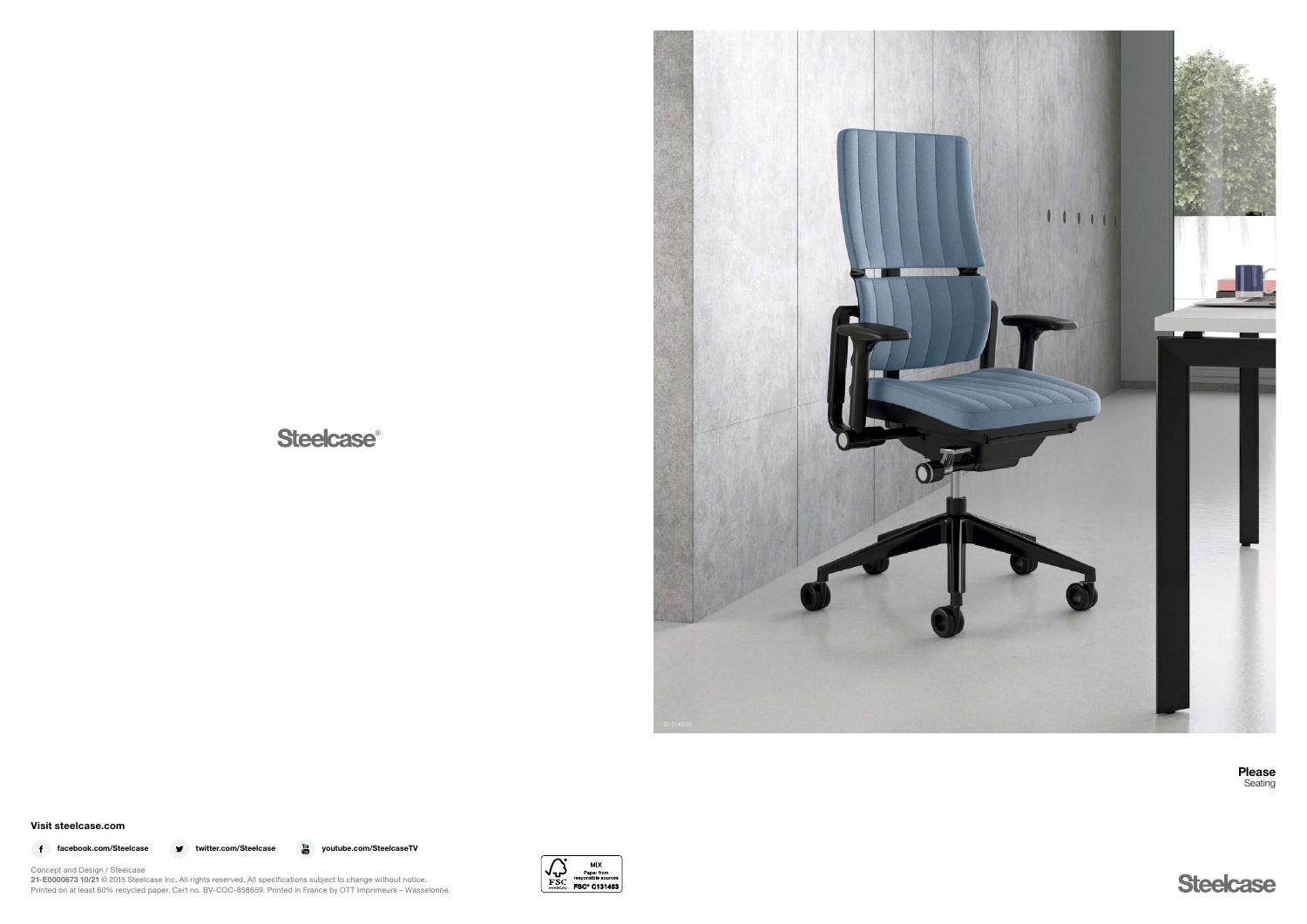

Please recognises that everybody has their own way of working and their own way of sitting. Based on research, the Please chair mimics the movement of your spine as you change postures throughout the day. It is designed to facilitate task-intensive jobs that involve long periods of sitting, high levels of concentration and heavy computing. Please also supports diverse work styles, ensuring lasting comfort and optimum postural support, whether you prefer to sit upright or in a relaxed, reclined position.

Unique to Please is a streamlined backrest that incorporates the LTC<sup>2</sup> support system (Lumbar Thoracic Cervical). The lumbar and thoracic sections are connected yet they function independently of each other – just like the upper and lower areas of your spine. Symbols on the chair make adjustments intuitive and precise, ensuring Please serves your unique ergonomic requirements.

## A Chair with Precision **Ergonomics**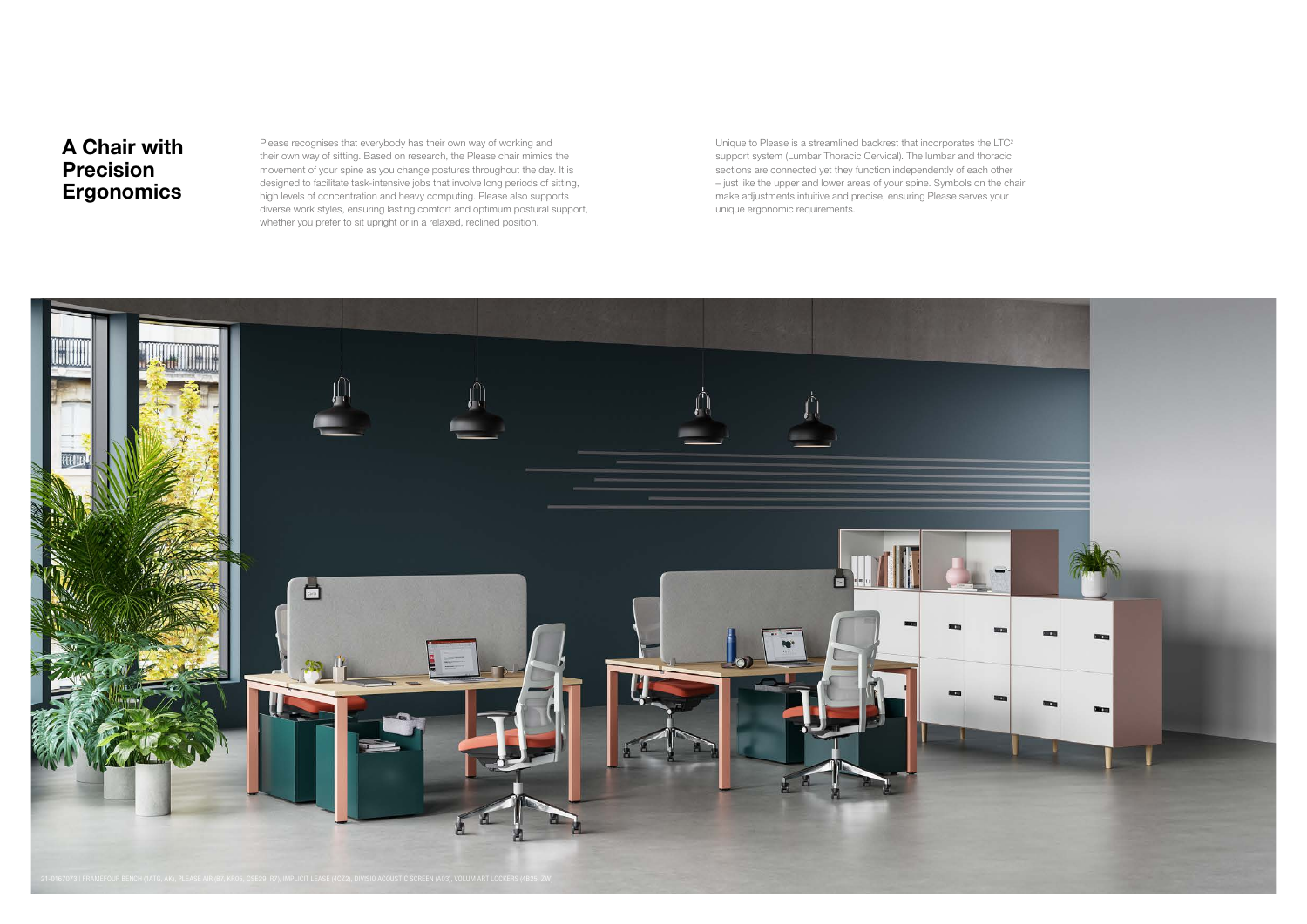



We spend 75.000 hours of our life sitting in the office.



# 75.000

Employees need to be supported by highly ergonomic chairs that support the body as it moves, promote movement and are comfortable for long periods of time. What's more, they need intuitive adjustments to accommodate a wide range of users. These key insights drove the development of the Please chair.

## Be in motion

At work or at home, we spend most of our time in a seated position. Yet, our bodies and our minds are designed to work best when dynamic and flexible.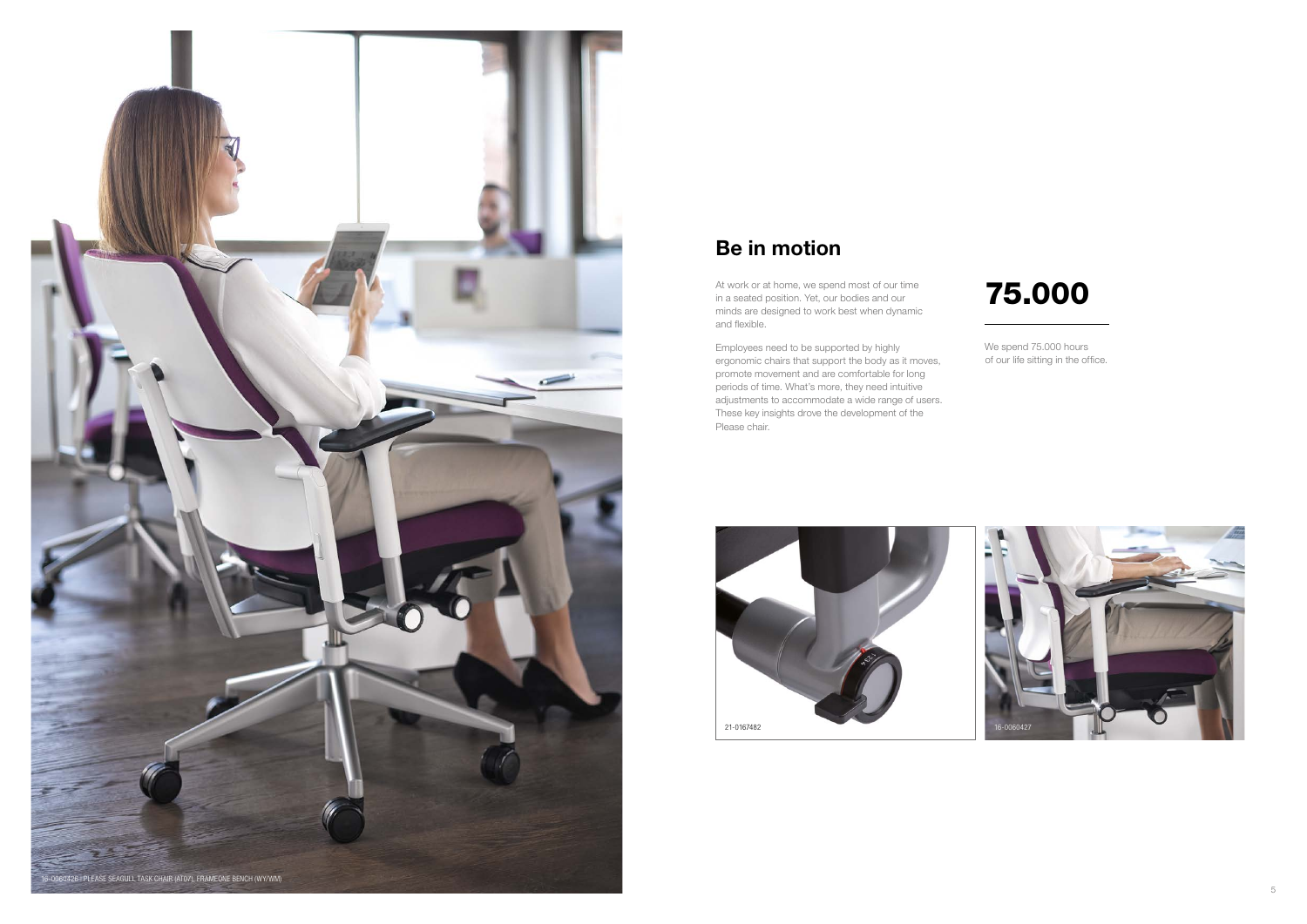## Our unique motion study

At Steelcase we base our seating solutions on a scientific understanding of spinal motion and posture because the user is our research material. That's why we intensively study the ways people sit working individually - and how they move while seated - giving us a deep insight into the biomechanics of the human body in the seated position. 4 YEARS 732 PARTICIPANTS 27 SCIENTISTS 4 UNIVERSITIES

## 3 DISCOVERIES

1

# 2

## 3

### THE SPINE DOESN'T MOVE AS A SINGLE UNIT

As you change posture, the upper and lower regions of the spine move independently, not as a single unit. When the top of the spine leans backward, the bottom arches forward.

### EACH INDIVIDUAL SPINAL MOTION IS UNIQUE

Each of us has unique spinal motion, a 'spine print' that is as individual as a fingerprint, and changes as our posture varies throughout the day.

LTC<sup>2</sup> is a unique, patented synchronised tilting mechanism with two separate backrests. The lumbar and thoracic sections are connected yet they function independently of each other - just like the upper and lower areas of your spine.

## THE UPPER AND LOWER BACK REQUIRE DIFFERENT AMOUNTS AND KINDS OF SUPPORT

Our need for upper back support increases when we recline, but our lower spine requirements remain more or less the same.





## Our unique Please chair

The Please chair incorporates the findings from the motion study and years of Steelcase expertise on seating. Based on research, the Please chair mimics the movement of your spine as you change postures throughout the day. Precision adjustments allows each unique individual to tailor the chair to suit their needs.



## 1

## 2

## 3

## INTELLIGENT SUPPORT

### MADE-TO-MEASURE COMFORT

The chair adapts itself to the morphology of every user providing a unique backrest support which allows for more freedom of movement.

### SEPARATE CONTROLS FOR EACH BACKREST

Thanks to Please's independent and precise upper and lower back controls, any user – regardless their build – will obtain full back support even as they recline.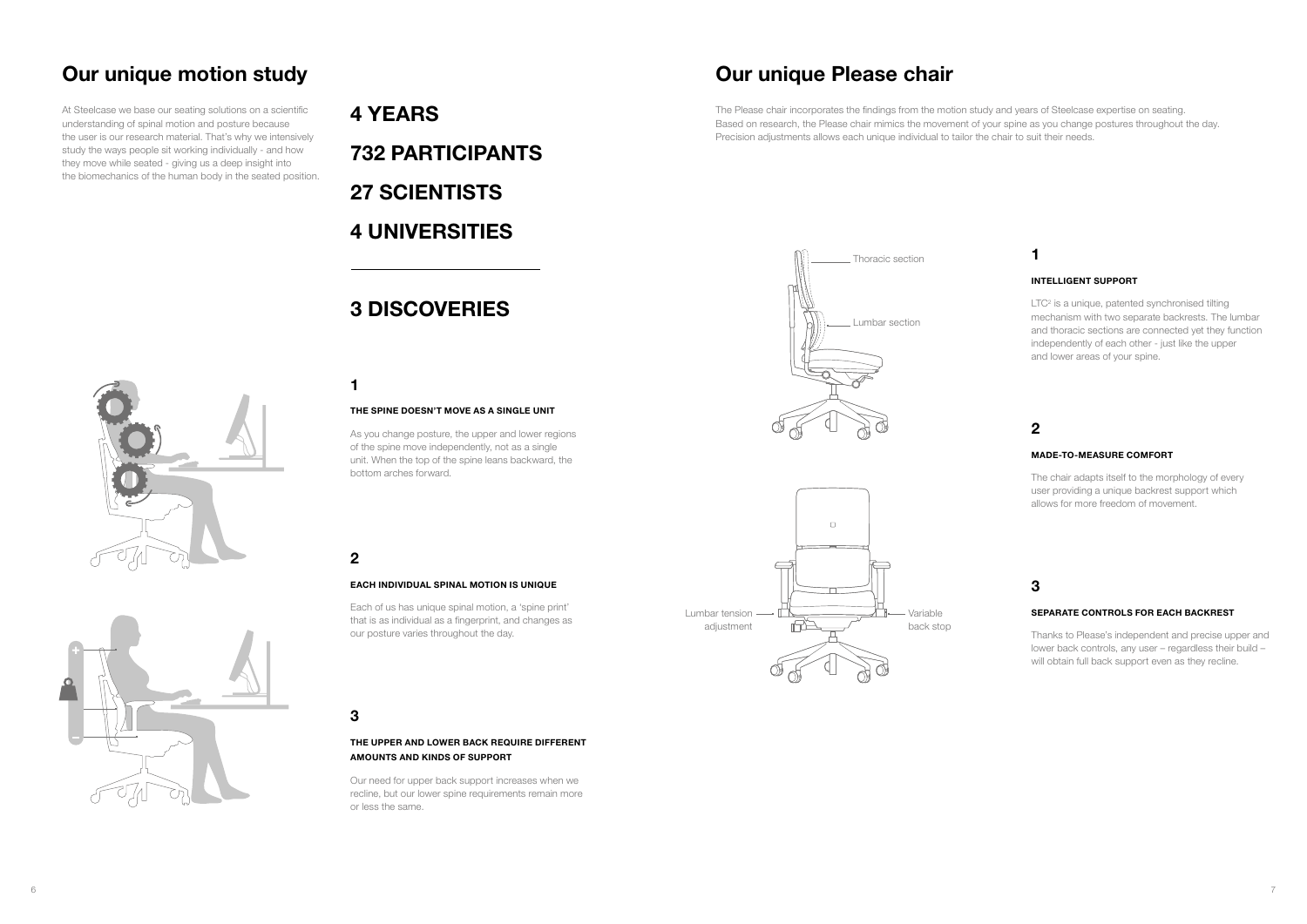21-0159169 21-0165221





20-0141403 21-0165220





Executive task chair with black frame Task chair with lux base Task chair with black frame Task chair with lux base



Task chair with signature stitching



Task chair with seagull frame Task chair with seagull frame

## Please task chair

### Elegant silhouette

Combining the iconic LTC<sup>2</sup> back with a self-supporting mesh, Please Air offers a modern aesthetic fit for the office or home. An innovative patented manufacturing process ensures the mesh fabric fits seamlessly, providing even tension and exceptional comfort.



The trimmed seat offers a slender, elegant profile, while design accents such as new signature stitching, stitching details, lux paint and hubless casters highlight the beauty that lies in the details.



## Please Air task chair

## A fresh take